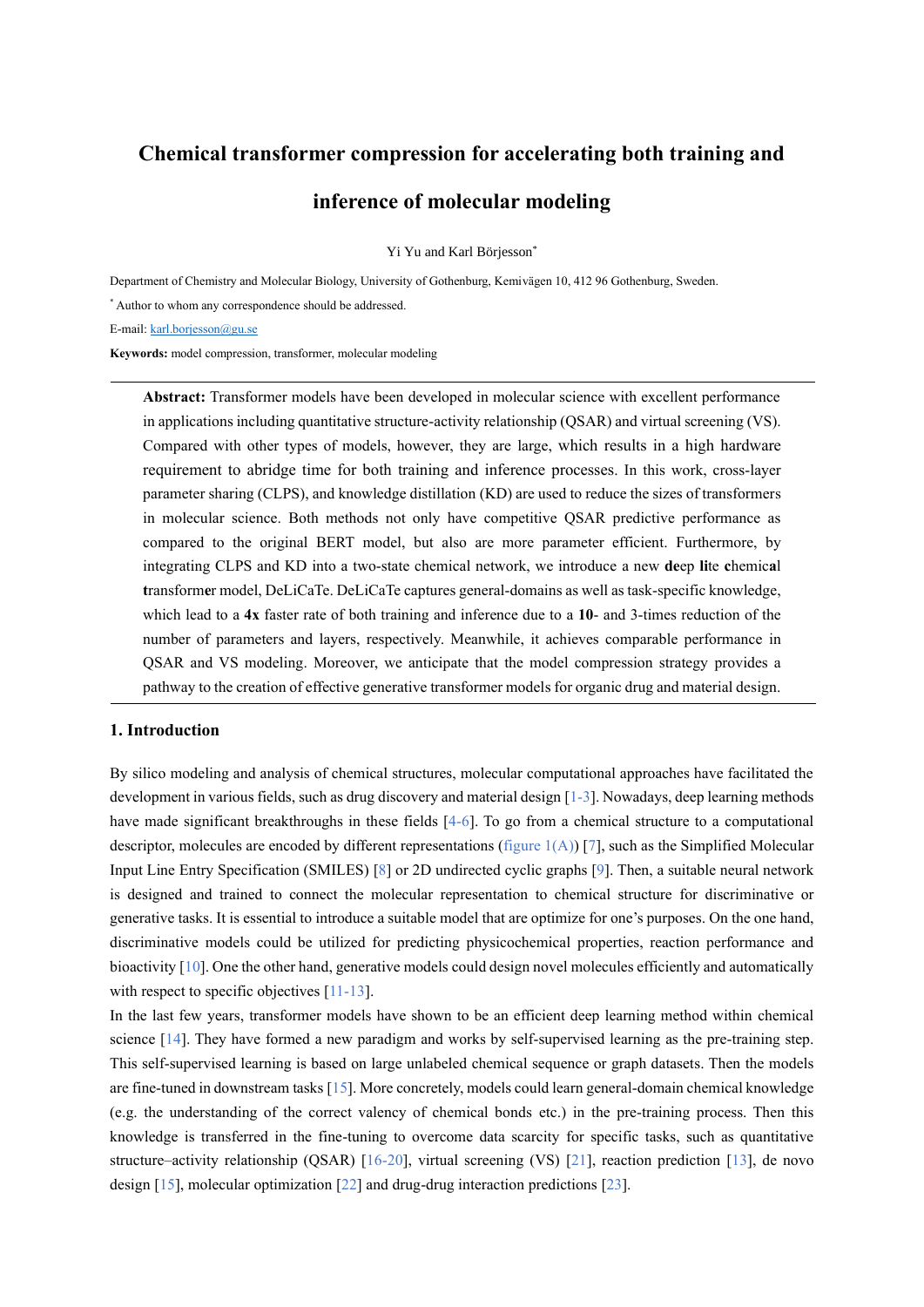Despite being high performance, given the size of at least several ten million parameters, transformer models are computationally expensive in both training and inference processes [24]. For instance, recently proposed models require several days of pre-training with at least 4 high performance GPUs [15, 23]. Furthermore, the inference time in the fine-tuning process is much longer than in other models [25]. Besides being time consuming, the environmental cost of the hardware running should be considered as another disadvantage. Hence, the growing computational and hardware requirements is likely to hinder the wide practical use of transformer models [26]. In order to improve the parameter-efficiency, model compression has recently been an active research area in the fields of computer vision (CV) and natural language processing (NLP). By compression, large models, like transformers, could be scaled down and the training or inference processes are then accelerated. Cross-layer parameter sharing (CLPS) is one strategy to decrease the computational cost of the training process, while retaining the high performance of downstream tasks [26, 27]. In CLPS, the default decision is to share all

parameters across layers. In other words, parameters are tied across positions and time steps. Additionally, knowledge distillation (KD) is reported to result in lighter models with faster inference [25, 28]. In KD, a student model with small size is trained to reproduce the behavior of the teacher model. Nonetheless, neither of them has been utilized in transformer models within chemical science.



**Figure 1.** An illustration of the processes of the CLPS, KD methods, as well as their implementation with MolBERT forming DeLiCaTe. **(A)** Molecule are encoded by SMILES representation. Next, the PSMolBERT is pretrained based on SMILES which passes into embedding and 12 parameter-sharing attention layers in turn. Then, the loss is calculated by MaskedLM and PhysChemPred as two self-supervised tasks [21]. The same color depth of layers in PSMolBERT represents the parameter sharing feature in-between layers of CLPS, while the different color depth symbolizes that the parameters are different among layers in MolBERT. **(B)** The KDMolBERT is obtained by general distillation in which the pretrained MolBERT is acted as a teacher model. The student model, KDMolBERT, is distilled to reproduce the behavior of the teacher model, the pretrained MolBERT. The behavior is evaluated by triple losses, including logits, hidden states and MaskedLM. **(C)** The DeLiCaTe model integrates the advantages of the two mentioned method. It is distilled from the pretrained PSMolBERT, and a 4x speedup is realized in both training and inference compared with MolBERT.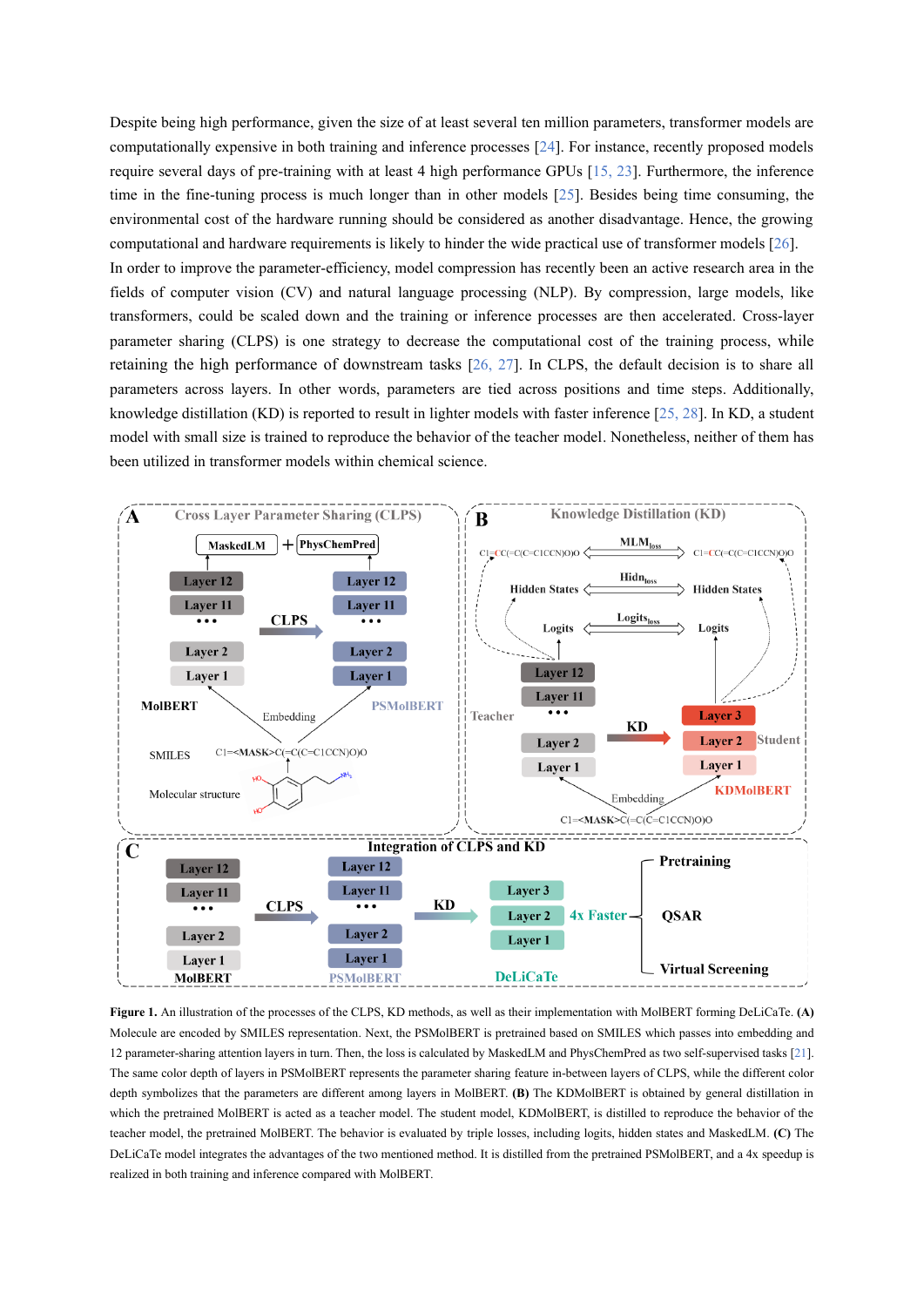Inspirated by model compression within CV and NLP applications [29-34], we aim to explore more parameterefficient transformer models for molecular modeling based on SMILES-based molecular representation. The concept is illustrated in figure 1. We begin by using CLPS or KD strategies independently to compress a highperformance chemical transformer, MolBERT. Then the training and inference time is compared among the models, as well as the model sizes. Next, we show that QSAR performances of the two compressed models are competitive on various tasks, compared with MolBERT. Finally, given the positive effects above, the CLPS and KD are integrated with each other to establish a new **de**ep **li**te **c**hemic**a**l **t**ransform**e**r model, DeLiCaTe (shown in figure  $1(C)$ ). DeLiCaTe achieves more than 96% of the performance of MolBERT in QSAR as well as VS applications, while being **4x** faster in the rates of training and inference due to a ~**10-** and **3**-times reduction of the number of parameters and layers, respectively.

# **2. Methods**

#### **2.1 Dataset for Model Compression**

We used the GuacaMol benchmark dataset [11] from ChEMBL [35] containing ∼1.6 M compounds for pre-training or distillation. The setting was used for the pre-training dataset in MolBERT as well [21]. For the dataset, the ratio of training to validation was 16:1.

#### **2.2 Cross-Layer Parameter Sharing**

MolBERT is a bidirectional chemical model derived from the BERT architecture [21]. It is a well-recognized molecular transformer with state-of-the-art QSAR and VS performance. The backbone of the CLPS model (PSMolBERT) uses a transformer encoder with gelu activation function, similar to MolBERT. The default decision is to share all the parameters across the layers. In other words, the weights among different layers are same. The method for pre-training PSMolBERT is shown in figure 1(A). The pre-training tasks include masked language modeling (MaskedLM) and calculated molecular descriptor prediction (PhysChemPred), which is consistent with the original MolBERT [21]. The first one is the similar self-supervised learning method to NLP. And the latter one is to predict the normalized set of chemical descriptors for each molecule. The general-domain chemical knowledge is well-learned by these two tasks. Following this method, the parameter-efficiency of CLPS is studied by directly comparing the modeling performance with MolBERT and other baseline methods.

#### **2.3 Knowledge Distillation**

Regarding the mechanism of KD, as shown in figure  $1(B)$ , a student model is trained to reproduce the behavior of the teacher model. The behavior is evaluated by the loss function which is a linear combination of 3 types of losses:

$$
L = L_{mlm} + L_{hidn} + L_{logits}
$$
 (1)

Where L is the final training loss,  $L_{\text{mlm}}$  is the masked language modeling loss in the supervised learning process, and L<sub>hidn</sub> and L<sub>logits</sub> are the losses of hidden state and logits between the student and teacher model calculated by the mean square error. As for the loss of logits, following Hinton et al. [34], the softmax-temperature method was used where the temperature (T) controls the smoothness of the logits distribution and the same T was applied to the student and teacher in the training period. Here, the T is 8 for KD. Meanwhile, the ablation study for KD is conducted by removing any one of the triple losses.

The teacher model here was the pre-trained MolBERT with 12 transformer layers, while the student only had 3 layers of which the weights were randomly initialized. The other structures between these two models remained the same and are shown in Supplementary table S1.

#### **2.4 the DeLiCaTe model**

In order to obtain DeLiCaTe, MolBERT was first pre-trained to get the PSMolBERT by CLPS. Then, the PSMolBERT model was distilled to obtain DeLiCaTe (figure  $1(C)$ ). The detail parameter and architectures are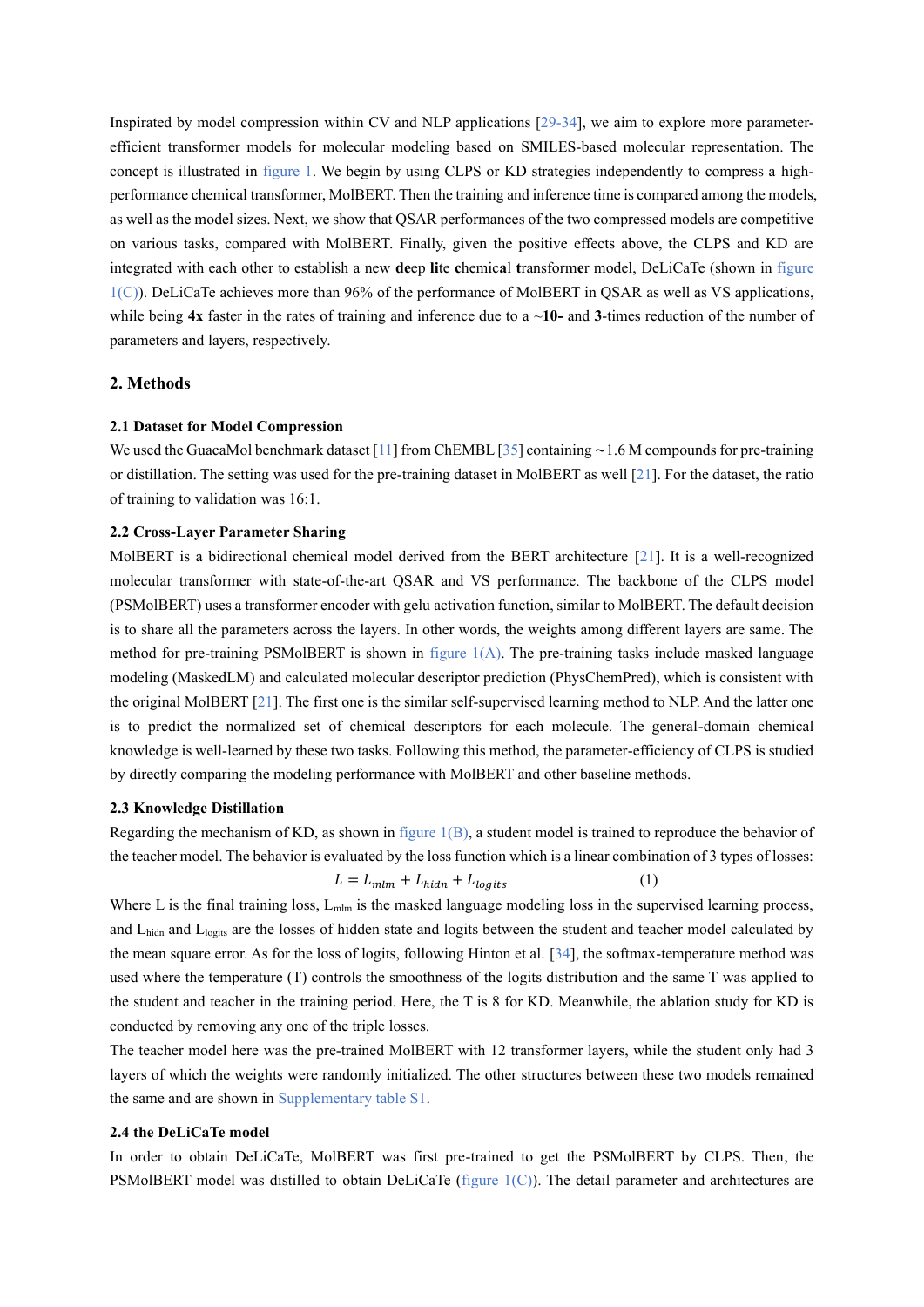shown in Section 3.1.

#### **2.5 Experiments, Baseline and Evaluation**

The performances of the aforementioned models were evaluated in QSAR and VS experiments. In addition, three baseline methods were used: i) RDKit descriptors [36], ii) Extended Connectivity Fingerprints with a diameter of 4 (ECFP4), and iii) CDDD [37], which is a recurrent neural network (RNN) model that today achieve state-of-art performance in QSAR and VS experiments.

Ten QSAR tasks were selected to compare the performance of the different models. The QSAR datasets were taken from MoleculeNet [38] and other sources in which one half of them are classification tasks and the other half are regression tasks. Table 1 summarizes the description of 10 datasets. The data splitting method followed the strategy provided from ChemBench in which the splitting ratio was 80% on training, 10% on validation, and 10% on testing. Then, a 3-fold cross validation was conducted. Finally, the area under the receiver operating characteristic (ROC-AUC) values and coefficients of determination  $(r^2)$  were used in the classification and regression tasks, respectively.

| <b>Table 1.</b> Overview of the ten different OSAR datasets.<br><b>Dataset</b> | <b>Type of tasks</b> |       |                    |                       |
|--------------------------------------------------------------------------------|----------------------|-------|--------------------|-----------------------|
| Human $\beta$ -secretase 1 inhibitors                                          | <b>BACE</b>          | 1483  | [38]               | Classification        |
| Blood-brain barrier penetration                                                | <b>BBBP</b>          | 1879  | [38]               | <b>Classification</b> |
| Inhibition of HIV replication                                                  | <b>HIV</b>           | 41101 | [38]               | Classification        |
| Mutagenicity                                                                   | <b>AMES</b>          | 6130  | [39]               | <b>Classification</b> |
| Endocrine disruptors                                                           | Eds                  | 817   | [41]               | <b>Classification</b> |
| Aqueous solubility                                                             | <b>ESOL</b>          | 1128  | $\lceil 38 \rceil$ | Regression            |
| Free solvation energy                                                          | FreeSolv             | 642   | [38]               | Regression            |
| Lipophilicity                                                                  | Lipo                 | 4200  | [38]               | Regression            |
| Epidermal growth factor inhibition                                             | <b>EGFR</b>          | 4113  | [40]               | Regression            |
| Fibroblast growth factor receptor                                              | FGFR1                | 4177  | $[42]$             | Regression            |

The VS was conducted on 69 datasets of which each one represents an individual protein target and contains a small number of active molecules amongst a much larger number of inactive ones. The benchmarking protocol by Riniker et al [43] was followed. Then, the ROC-AUC was used as the metrics to report the result.

## **2.6 Implementation and Hardware**

The models were implemented by PyTorch [44] and Hugging Face Transformers [45], and TextBrewer [46] was adapted for chemical model distillation. Additionally, an Adam optimizer was used for both the pre-training and fine-tuning processes. The vocabulary size for all the chemical transformer models was 42. One NVIDIA RTX 3080 was used for all the training.

# **3. Results and Discussion**

### **3.1 Configurations and Speeds of Models**

The main differences among the chemical transformer models in this study are the number of parameters and attention layers. Table 1 outlines the used configurations and relative rates of models. As for the CLPS method, the number of parameters of the new model (PSMolBERT) was compressed into  $\sim$ 12% of the original one, which accelerates pre-training with 1.3x per epoch. Meanwhile, according to the validation loss curve (shown in Supplementary figure S1), the loss function of PSMolBERT converges much faster than MolBERT. This phenomenon has previously been observed within the NLP field, where parameter-sharing has an effect on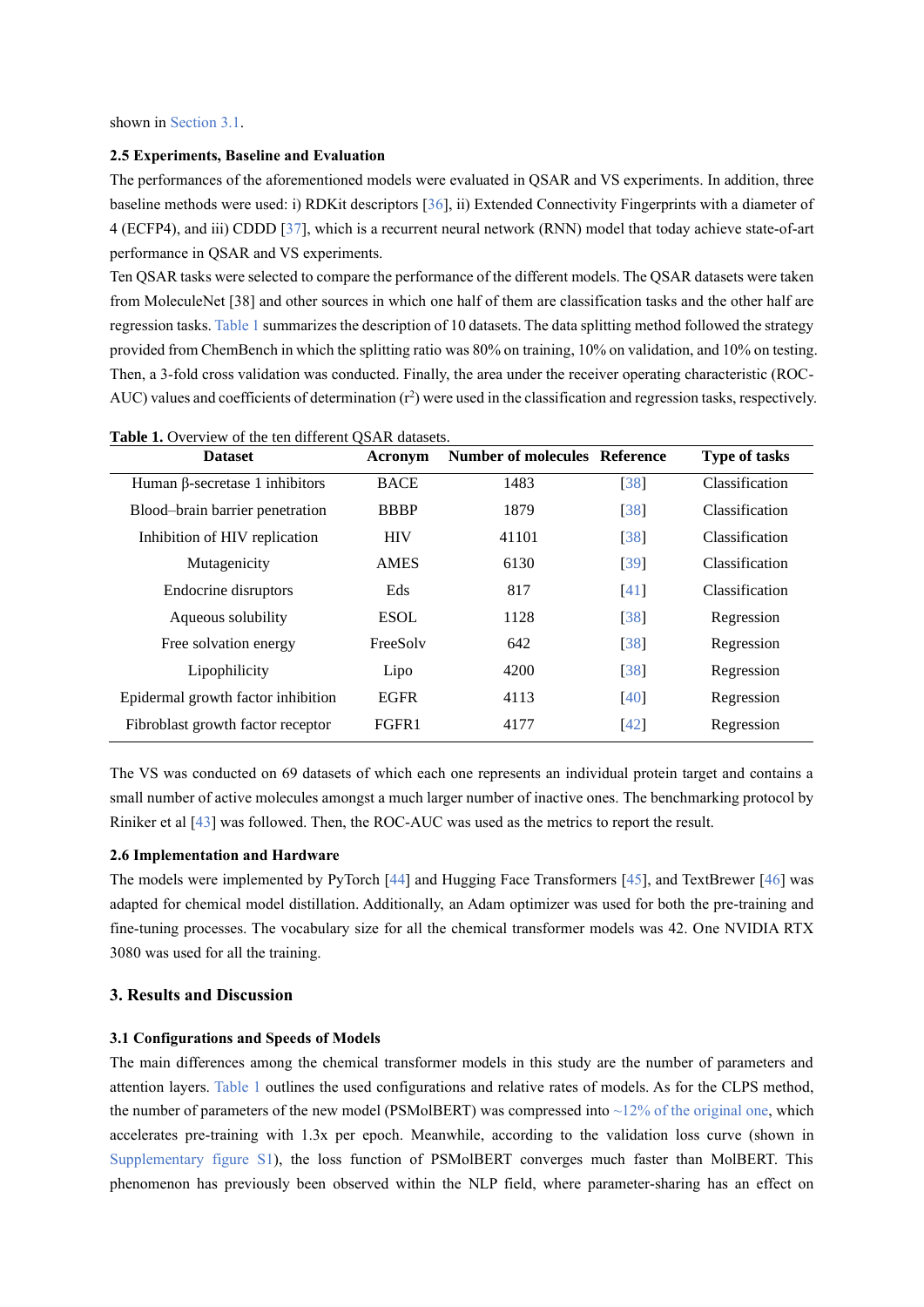stabilizing network parameters [27]. Hence, it is hypothesized that the pre-training could be significantly accelerated, not only in the rate per epoch but also by a fewer number of epochs for convergence. However, even though the number of parameters is tremendously decreased, the inference is not speeded up, which is consistent with previous work in NLP [26, 27]. As for the KD method, the 3-layer KDMolBERT was distilled from the original 12-layer MolBERT, while other settings were left unchanged. Given the significantly reduced transformer layers, a 3.8x speedup on inference was achieved. DeLiCaTe was distilled from PSMolBERT. It is ~4x faster on both training and inference compared with the original model. The reduced number of parameters obtained by CLPS and layers obtained by KD significantly speeds up the pre-training and inference processes, respectively. In other words, it combines the advantages of CLPS and KD. In the next sections we will discuss the performance of achieved models, in relation to QSAR and VS tasks.

| Model            |    | Parameters (M) Training/KD time <sup>a</sup> (h) Time/epoch (h) Layers Inference speedup |      |               |      |
|------------------|----|------------------------------------------------------------------------------------------|------|---------------|------|
| <b>MoIBERT</b>   | 86 | $192 (100)^{b}$                                                                          | 1.92 | 12            | 1.0  |
| <b>PSMoIBERT</b> |    | 44 $(30)^{b}$                                                                            | 1.47 | 12            | 1.0x |
| <b>KDMoIBERT</b> | 21 | $12.5(13)^{b}$                                                                           | 0.96 | $\mathcal{R}$ | 3.8x |
| <b>DeLiCaTe</b>  | 8  | $(4(6)^{b}$                                                                              | 0.67 | 3             | 3.8x |

**Table 2.** The configurations and training/inference time of the chemical transformer models.

Note: <sup>a</sup>The value given for MolBERT and PSMolBERT relates to the pre-training time, whereas the value given for KDMolBERT and DeLiCaTe represent the KD time. <sup>b</sup>The values in parentheses represent the number of epochs for pre-training or KD. The epoch training time was calculated as the ratio between the training time and number of epochs.

# **3.2 Effect of CLPS on model performance**

#### 3.2.1 Retained QSAR performance with CLPS

Having settled the model size and rate of training using the CLPS method, we now turn our attention to the performance. This was done by comparing the predictive capacity in QSAR of PSMolBERT with MolBERT as well as with other baseline methods, including RDKit descriptors, ECFP4 and CDDD [37]. Table 3 and 4 outline the results for classification and regression tasks, respectively. As for classification tasks, MolBERT pre-trained with 100-epoch performs the best among all models, which is accordant with the results from previous work [21]. Meanwhile, PSMolBERT pre-training with 30-epoch is not far behind MolBERT and outperforms traditional methods. Quantitatively, it retains 98.5% of the performance of MolBERT.

| Method <sup>a</sup> | <b>BACE</b> | <b>BBBP</b> | <b>HIV</b> | <b>AMES</b> | <b>EDC</b> | Avg   |
|---------------------|-------------|-------------|------------|-------------|------------|-------|
| <b>RDKit</b>        | 0.844       | 0.757       | 0.776      | 0.801       | 0.853      | 0.807 |
| ECFP4               | 0.855       | 0.749       | 0.768      | 0.783       | 0.836      | 0.798 |
| <b>CDDD</b>         | 0.832       | 0.823       | 0.771      | 0.807       | 0.872      | 0.821 |
| <b>MoIBERT</b>      | 0.907       | 0.910       | 0.830      | 0.894       | 0.941      | 0.896 |
| <b>PSMoIBERT</b>    | 0.891       | 0.904       | 0.823      | 0.879       | 0.917      | 0.883 |

**Table 3.** The area under the receiver characteristic curve (ROC-AUC) for classification datasets.

Note: <sup>a</sup>The standard mean errors are shown in Supplementary table S2.

Regarding regression tasks, the trends are very similar to the ones for classification tasks. PSMolBERT is able to compete with MolBERT for regression modeling, achieving 99.2% of the performance of MolBERT on average.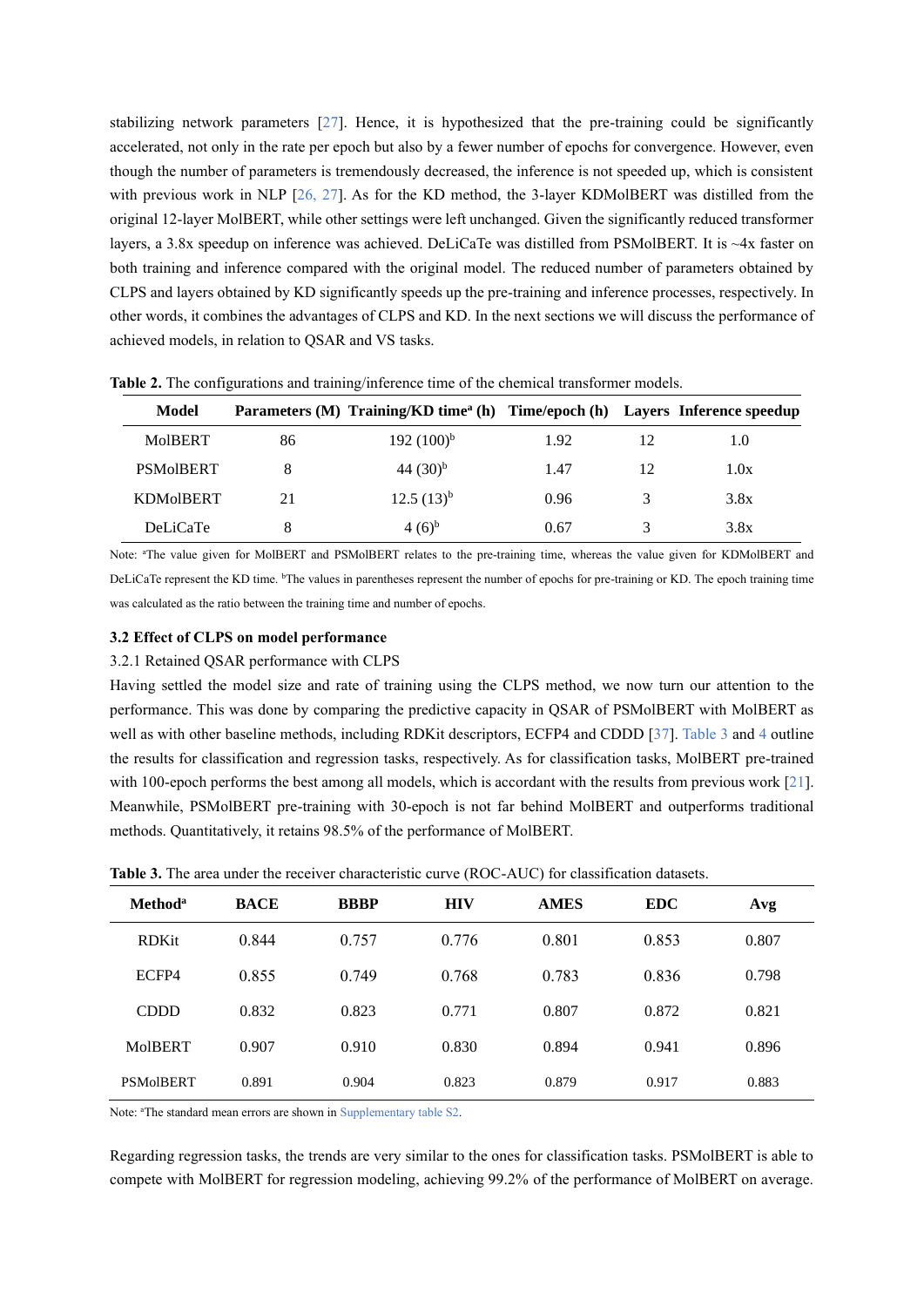In addition, the only difference compared to classification tasks is that the performance of CDDD now is comparable to two chemical transformer models. Among the individual tasks, CDDD performs the best in ESOL, FreeSov and Lipop, while two transformer models do better in EGFR and FGFR1. It indicates that CDDD could extract physicochemical knowledge from SMILES more efficiently, while transformer-based methods could perform better on bioactivity tasks, which is also found in previous literature [47]. However, averaging both classification and regression tasks, the two transformer models outperform all the traditional ones.

| Method <sup>a</sup> | <b>ESOL</b> | <b>FreeSov</b> | Lipop | <b>EGFR</b> | <b>FGFR1</b> | Avg   |
|---------------------|-------------|----------------|-------|-------------|--------------|-------|
| <b>RDKit</b>        | 0.870       | 0.795          | 0.729 | 0.659       | 0.666        | 0.744 |
| ECFP4               | 0.843       | 0.738          | 0.738 | 0.625       | 0.641        | 0.726 |
| <b>CDDD</b>         | 0.920       | 0.834          | 0.797 | 0.671       | 0.715        | 0.787 |
| <b>MoIBERT</b>      | 0.905       | 0.816          | 0.780 | 0.720       | 0.730        | 0.790 |
| <b>PSMoIBERT</b>    | 0.892       | 0.832          | 0.758 | 0.710       | 0.721        | 0.784 |

Table 4. Coefficient of determination  $(r^2)$  for regression datasets.

Note: <sup>a</sup>The standard mean errors are shown in Supplementary table S3.

## 3.2.2 The effect of number of pre-training epochs on QSAR performance

According to the results of QSAR modeling, PSMolBERT achieves competitive performance and is 4.4x faster (in table 2, 192 / 44) on pre-training compared with MolBERT. Besides less training time per epoch, we assume that a quicker convergence contributes to the pre-training acceleration. We will therefore examine the QSAR performance as a function of pre-training epochs in more detail. PSMolBERT and MolBERT pre-trained with 10, 30, 60 and 100 epochs were compared with each other. Figure 2 displays the results of regression task performance. It demonstrates that the performance variation trends differ between PSMolBERT and MolBERT. For MolBERT, the performance improves as the pre-training epoch increases. However, in the case of PSMolBERT, no significant improvement is achieved after 30-epoch training. In other words, the best performance with respect to computational cost is achieved when the model is trained with 30 epochs. The result strengthens our hypothesis in Section 3.1 that PSMolBERT converges much faster than MolBERT, which lead to less pre-training time.



Figure 2. The QSAR performance of MolBERT and PSMolBERT as a function of pre-training epochs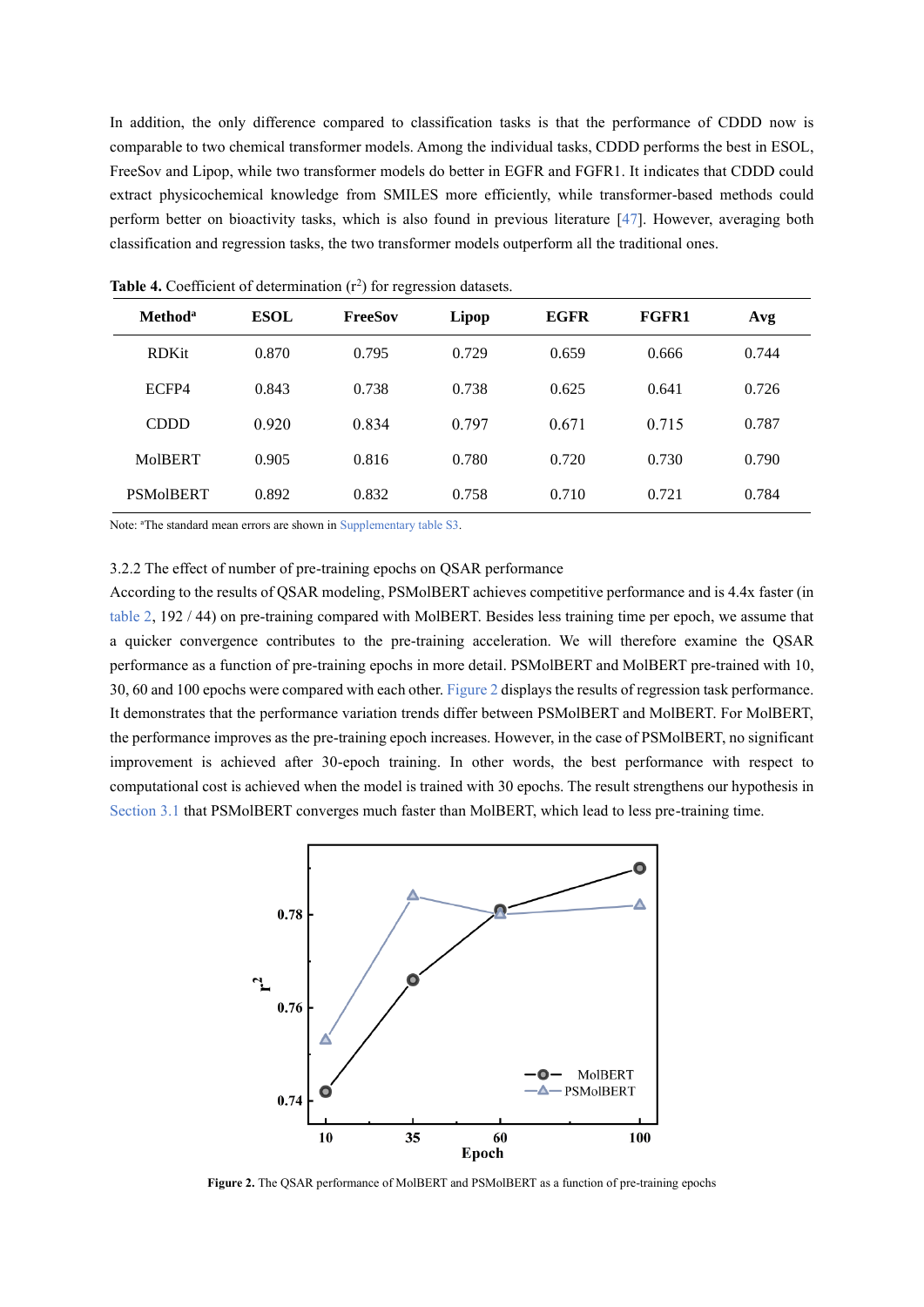Summing up, by CLPS, a 4.4x faster training speed is achieved while retaining about 99% of the performance of the original model. Therefore, CLPS can be concluded to be a parameter-efficient method for molecular modeling, reducing the high hardware requirements for pre-training transformer models. In the next section, we will discuss the effect of KD on inference speed and modeling performance.

## **3.3 Effect of KD on model performance**

#### 3.3.1 Retained QSAR performance by KD

We concluded in Section 3.1 that distillation resulted in a faster rate of inference due to less attention layers. We will now explore the effect of KD on the OSAR performance as well. Model distillation contains two lines of strategies, general- and task specific distillation [25]. General distillation is conducted by self-supervised learning to get general-domain knowledge, while task specific distillation compress models for specific tasks. In this work, only general distillation is studied on the chemical transformer models. By general distillation, the chemical knowledge is distilled from a teacher model to the student one using unlabeled data. The teacher model here is MolBERT, while the student model, KDMolBERT, is obtained after KD for 12.5 hours. Additionally, one random initialized 3-layer MolBERT model was pre-trained using the same time (12.5 h), named MolBERT-3. It was used as a baseline for comparison. Table 5 shows the results of the QSAR performance of classification and regression tasks on average. The results demonstrate that: 1) 99.3% and 96.7% of the performances of MolBERT were achieved by KDMolBERT in classification and regression tasks, respectively; 2) Except for CDDD on regression tasks, KDMolBERT outperforms other traditional methods in QSAR prediction (the performance by CDDD method is shown in table 4 and 5); 3) Even though the same time was used, the performance of KDMolBERT is much better than for MolBERT-3. These results suggest that the general-domain chemical knowledge can be effectively transferred from a teacher to student model in the KD process. Then, the compressed student model could be used for downstream tasks with 3.8x faster inference (shown in table 2).

| <b>Method</b>         | <b>KDMoIBERT</b> | $KD/MolBERTa$ (%) | MoIBERT-3 | $S/MolBERTb$ (%) |
|-----------------------|------------------|-------------------|-----------|------------------|
| <b>Classification</b> | 0.890            | 99.3              | 0.821     | 91.6             |
| Regression            | 0.764            | 96.7              | 0.714     | 90.4             |

**Table 5.** The QSAR performance of models by KD (KDMolBERT) and learning from scratch (MolBERT-3).

Note: "The performance ratio between the student (KDMolBERT) and teacher model (MolBERT); <sup>b</sup>the performance ratio between 3-layer model learning from scratch and MolBERT.

#### 3.3.2 Ablation study on distillation objectives

The loss function of the KD, also called distillation objective, includes the losses of masked language modeling, hidden states and logits (see Methods). The influence of each component in the triple loss was investigated by an ablation study. Table 6 presents the performance of removing each learning procedure. At first, the performances without logits significantly decrease by 3.6 and 4.1 percent units for classification and regression, respectively. The reason for the significant decrease lies in the mechanism of the QSAR modeling, in which pooled output from chemical transformers is used for classification or regression [21]. Both logits and pooled output is derived from the sequence output. When considering logits loss, the distribution of sequence output from the student model is matched with the one from teacher model. In order to receive high performance in fine-tuning processes, the logit loss need to be taken into account. Then, the impact of hidden states loss on performance was tested. The decreases of performance are 1.5 and 1.7 percent units for classification and regression, respectively. Therefore, the Effect were moderate, which is consistent with cases in NLP, and therefore not examined further. Lastly, the effect of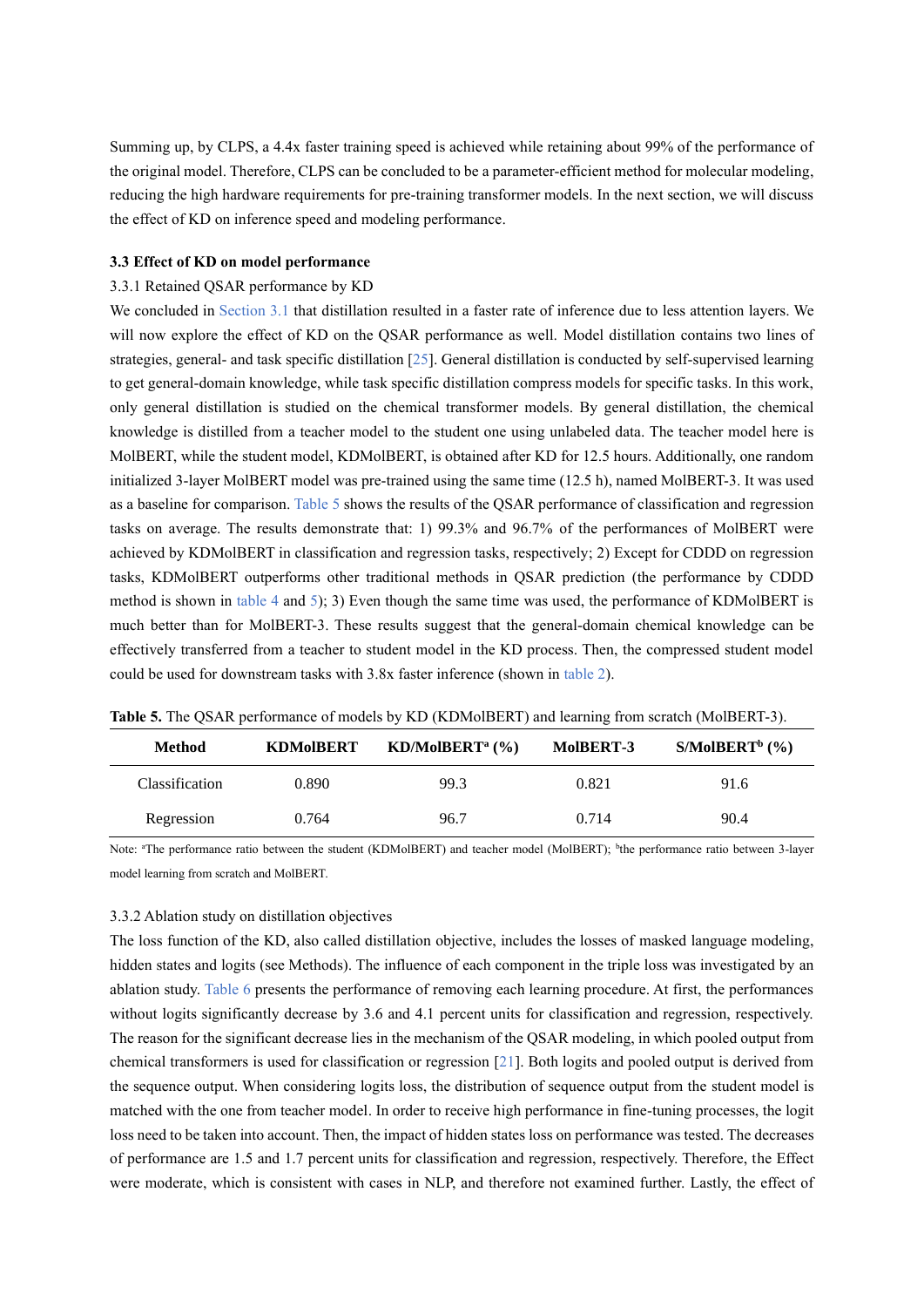MaskedLM loss was examined, showing only minor changes in QSAR performance. Previous work on MolBERT indicated that additive gain from the MaskedLM is relatively minor, compared with the one in NLP. Our results indicate that MaskedLM has the least effect on chemical KD as well. Hence, the result above implies that the influence of each part in the triple loss is accordant with the one in NLP [24].

| Without             | <b>Variation on QSAR</b> |                   |  |  |  |
|---------------------|--------------------------|-------------------|--|--|--|
|                     | <b>Classification</b>    | <b>Regression</b> |  |  |  |
| L <sub>logits</sub> | $-3.6$                   | $-4.1$            |  |  |  |
| $L_{\text{hidn}}$   | $-1.5$                   | $-1.7$            |  |  |  |
| $L_{mlm}$           | $-0.5$                   | $-0.4$            |  |  |  |

Table 6. Ablation study and variations to the model trained with triple loss.

According to the abovementioned results, it can be concluded that KD is an empirically effective way to scale down the model size to facilitate inference and achieve competitive performance with its teacher chemical transformer. In the next section, the two compression methods, CLPS and KD, will be integrated with each other and the performance of the final model will be studied.

# **3.4 Effect of Integration on QSAR performance**

The discussion so far has revolved around the effect of compression by CLPS and KD independently. These two compression methods work at separate stages in model constructions. CLPS reduces the time for training and KD for inference. They can therefore be applied within the same model. By applying CLPS on the original model MolBERT, we received PSMolBERT. Then by applying KD on PSMolBERT, we integrate CLPS and KD into one single model. We call this **de**ep **li**ght **c**hemic**a**l **t**ransform**e**r DeLiCaTe, and will assess its performance in QSAR. The analysis of the QSAR performance of DeLiCaTe was done in an analogue's manner as in Section 3.3.1. As a baseline, a 3-layer PSMolBERT model (named PSMolBERT-3) was pre-trained from scratch to compare with DeLiCaTe. The pre-training time of the 3-layer PSMolBERT was the same as the distillation time of DeLiCaTe (6 h). Their QSAR performance is shown in table 7. DeLiCaTe achieves comparable performance to the teacher model, the 12-layer MolBERT. Specifically, it retains 97.2% and 94.7 of the performance of MolBERT for classification and regression tasks, respectively. It indicates that the combination of CLPS and KD not only compresses the model effectively, but also retains the chemical modeling ability. In comparison, the 3-layer PSMolBERT only achieve ~91% of the performance of MolBERT. It implies that a limited pre-training time and a small parameter scale (fewer number of layers) reduces the efficiency of molecular modeling by the learning from scratch method. Besides retaining performance, DeLiCaTe is ~4 faster on both training and inference compared to MolBERT (in table 2). Therefore, the integration of the two compression methods is an efficient strategy to counteract the time consuming and high hardware requirement of chemical transformers.

|  |  |  | <b>Table 7.</b> OSAR performance of DeLiCaTe and 3-layer PSMoIBERT in comparison with MoIBERT. |  |  |  |
|--|--|--|------------------------------------------------------------------------------------------------|--|--|--|
|  |  |  |                                                                                                |  |  |  |

| <b>Method</b>  |       | DeLiCaTe KD/MolBERT (%) <sup>a</sup> PSMolBERT-3 S/MolBERT (%) <sup>b</sup> |       |      |
|----------------|-------|-----------------------------------------------------------------------------|-------|------|
| Classification | 0.870 | 97.2                                                                        | 0.815 | 91.0 |
| Regression     | 0.748 | 94.7                                                                        | 0.721 | 91.2 |

Note: "The performance ratio between DeLiCaTe (obtained by KD from PSMolBERT) and MolBERT; <sup>b</sup>the performance ratio between 3-layer PSMolBERT learning from scratch and MolBERT.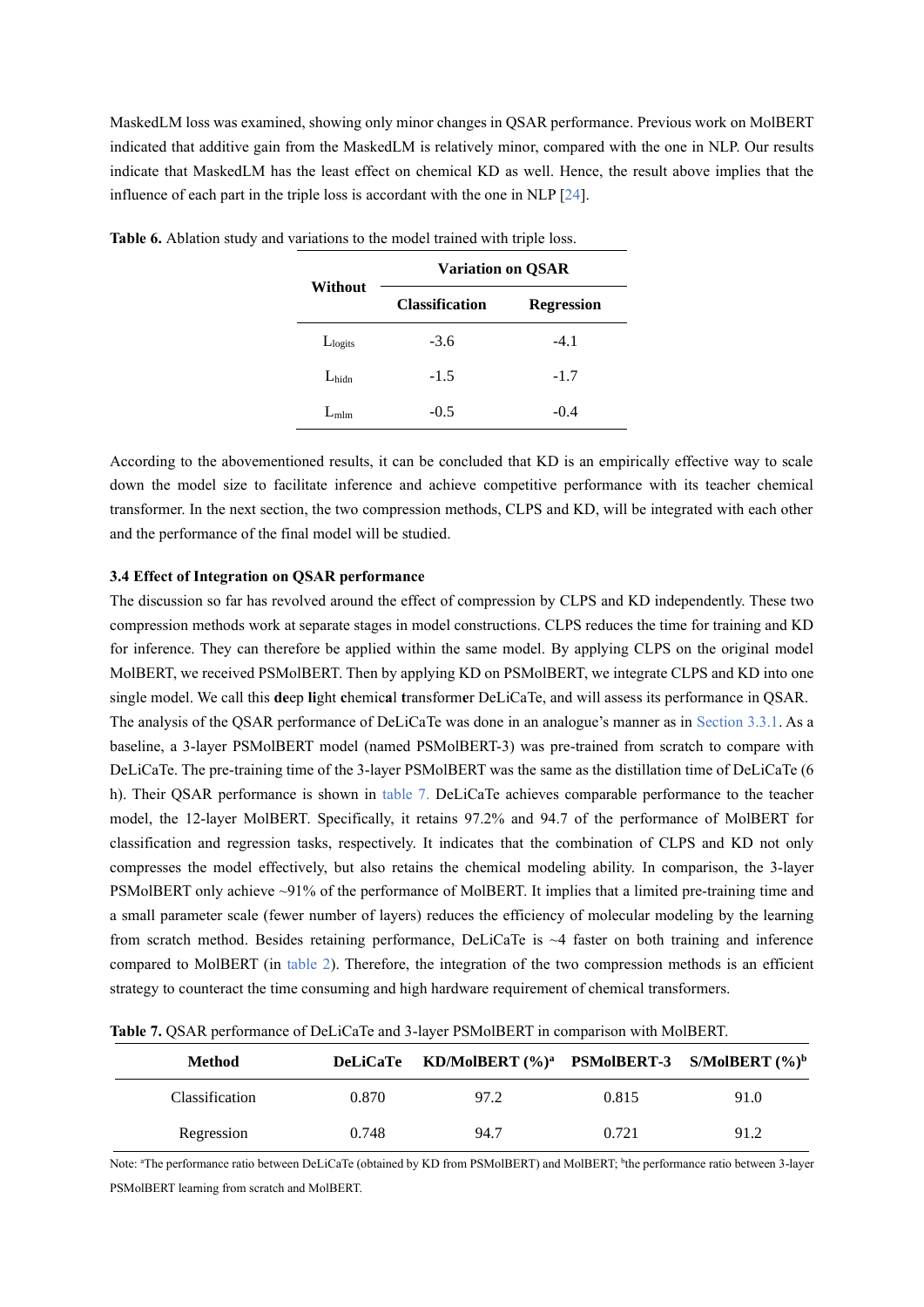## **3.5 VS performance of compressed models**

To further assess the efficiency of compression methods, the VS performance was studied with the aforementioned models. Given the compressed structure, the speed of VS was about 4x faster for DeLiCaTe than for MolBERT. Table 8 illustrated the average result of VS performance, and the performances of individual dataset are shown in Supplementary figure S2. The results demonstrate that all the compressed models achieve comparable performance. For instance, DeLiCaTe retain 96.8% of the performance of the original MolBERT. Considering the mechanism of VS, the results suggest that DeLiCaTe can discriminate the structural similarity among different molecules to facilitate the VS process. To strengthen this hypothesis, we further calculated the average pairwise cosine similarity of the molecules in the ChEMBL dataset using the DeLiCaTe, MolBERT and ECFP4 methods. As shown in Supplementary figure S3, the results of DeLiCaTe and MolBERT are very closed to each other and much lower than the one of ECFP4, which implies the excellent ability of molecular similarity discrimination by DeLiCaTe. Summing up, DeLiCaTe exhibits competitive performance with the original transformer and outperforms some of the baseline methods for VS tasks.

|         | <b>RDKit</b> | ECFP4 | <b>CDDD</b> |       |       | MoIBERT PSMoIBERT KDMoIBERT DeLiCaTe |       |
|---------|--------------|-------|-------------|-------|-------|--------------------------------------|-------|
| AUC-ROC | 0.633        | 0.603 | 0.725       | 0.743 | 0.737 | 0.730                                | 0.719 |
| SD.     | 0.027        | 0.056 | 0.057       | 0.062 | 0.059 | 0.066                                | 0.064 |

**Table 8.** AUC-ROC and standard deviation (SD) for Virtual Screening by methods mentioned above.

# **4. Conclusion**

In this work, we demonstrate the effect of implementing the CLPS and KD methods individually, as well as the integration of these two methods to compress chemical transformer. Both 4x speedup for training and inference were achieved by applying CLPS and KD, respectively. Furthermore, a deep light chemical transformer model, DeLiCaTe, was introduced to integrate the accelerating abilities of both compression strategies. According to the result of QSAR and VS performance, all the compressed transformers retain the molecular modeling capability of the original model and outperform or compete with state-of-the-art baseline methods. Consequently, time consuming and high hardware requirement are mitigated by the compressed parameter-efficient method. These results can facilitate the application of molecular discrimination based on chemical transformer encoders to a broader scientific community. Furthermore, due to the similarity between transformer encoders and decoders, this strategy is anticipated to promote the use of generative transformer models for organic drug and material design in the future.

#### **Data availability statement**

The data that support the findings of this study are available upon reasonable request from the authors.

# **Acknowledgements**

We gratefully acknowledge financial support from the European Research council (ERC2017-StG-757733). Chao Fang is acknowledged for discussion on theory.

# **Code availability**

All the code for model training and inference is available on [https://github.com/YiYuDL/DeLiCaTe.](https://github.com/YiYuDL/DeLiCaTe)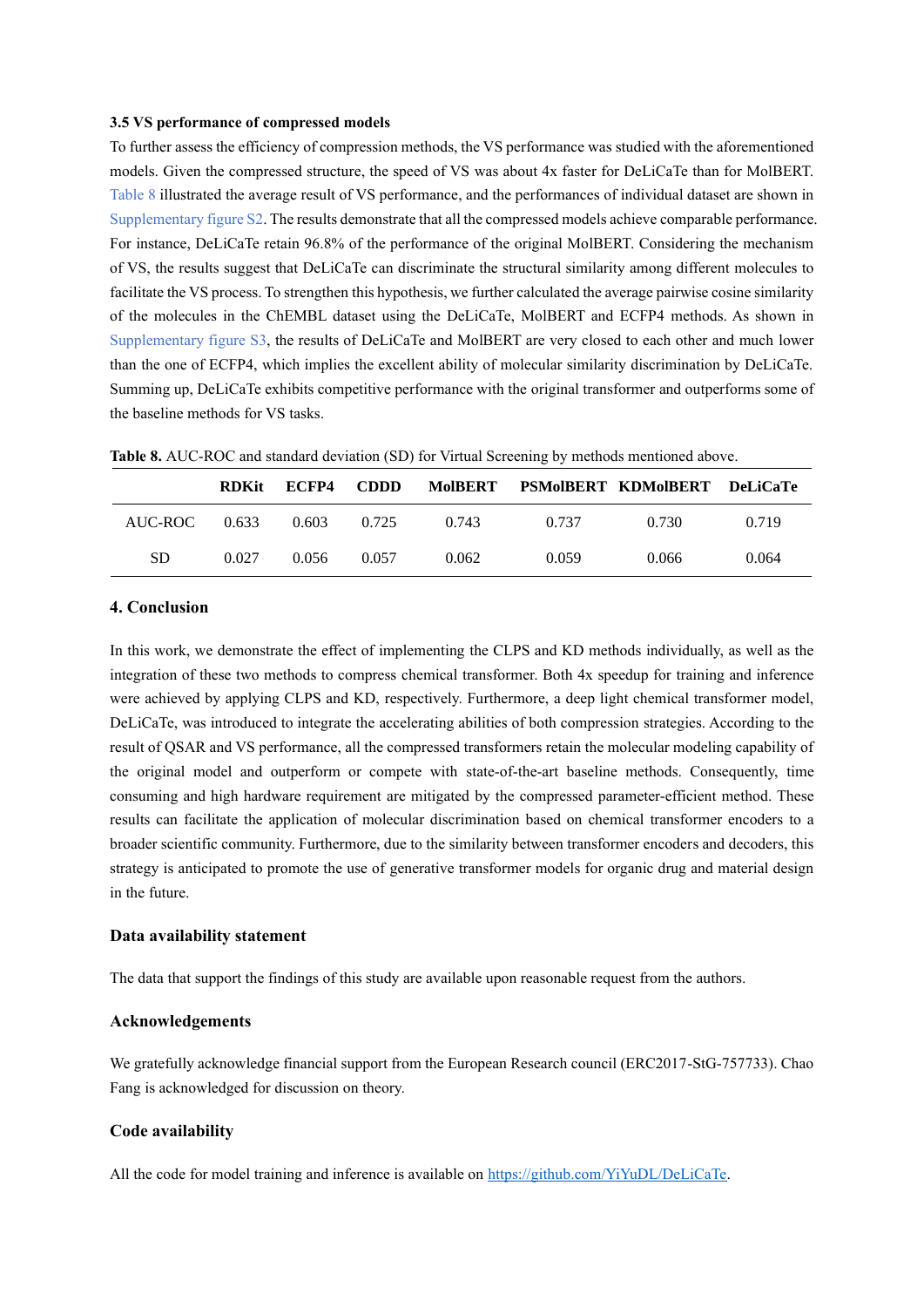# **Conflict of interest**

The authors declare no competing interests.

## **ORCID IDS**

Yi Yu<https://orcid.org/0000-0001-8360-005X> Karl Börjesson <https://orcid.org/0000-0001-8533-201X>

# **References**

[1] Muratov, E N *et al* 2021 A critical overview of computational approaches employed for COVID-19 drug discovery *Chem. Soc. Rev. 50* 9121-9151.

[2] Singh, N; Chaput, L; Villoutreix, B O 2020 Virtual screening web servers: designing chemical probes and drug candidates in the cyberspace *Brief. Bioinform. 22* 1790-1818.

[3] Vamathevan, J *et al* 2019 Applications of machine learning in drug discovery and development *Nat. Rev. Drug Discov. 18* 463-477.

[4] Pandey, M *et al* 2022 The transformational role of GPU computing and deep learning in drug discovery *Nat. Mach. Intell. 4* 211-221.

[5] Sanchez-Lengeling, B; Aspuru-Guzik, A 2018 Inverse molecular design using machine learning: Generative models for matter engineering *Science 361* 360-365.

[6] Schneider, P *et al* 2020 Rethinking drug design in the artificial intelligence era *Nat. Rev. Drug Discov. 19* 353-364.

[7] Krenn, M *et al* 2020 Self-referencing embedded strings (SELFIES): A 100% robust molecular string representation *Mach. learn.: sci. technol. 1* 045024.

[8] Weininger, D 1988 SMILES, a chemical language and information system. 1. Introduction to methodology and encoding rules *J. Chem. Inf. Comput. Sci. 28* 31-36.

[9] Kearnes, S *et al* 2016 Molecular graph convolutions: moving beyond fingerprints *J. Comput-Aided. Mol. Des. 30* 595-608. [10] Sandfort, F *et al* 2020 A structure-based platform for predicting chemical reactivity *Chem 6* 1379-1390.

[11] Brown, N; Fiscato, M; Segler, M H S; Vaucher, A C 2019 GuacaMol: Benchmarking Models for de Novo Molecular Design *J. Chem. Inf. Model. 59* 1096-1108.

[12] Segler, M H S; Kogej, T; Tyrchan, C; Waller, M P 2018 Generating Focused Molecule Libraries for Drug Discovery with Recurrent Neural Networks *ACS Cent. Sci. 4* 120-131.

[13] Wang, M *et al* 2021 Comprehensive assessment of deep generative architectures for de novo drug design *Brief. Bioinform. 23* bbab544.

[14] Vaswani, A *et al* 2017 *Attention is all you need*, 31st Annual Conf. on Neural Information Processing Systems (NIPS).

[15] Irwin, R; Dimitriadis, S; He, J; Bjerrum, E J 2022 Chemformer: a pre-trained transformer for computational chemistry *Mach. learn.: sci. technol. 3* 015022.

[16] Zhang, X-C *et al* 2021 MG-BERT: leveraging unsupervised atomic representation learning for molecular property prediction *Brief. Bioinform. 22* bbab152.

[17] Wang, S *et al* 2019 *SMILES-BERT: Large Scale Unsupervised Pre-Training for Molecular Property Prediction*, Proc. 10th ACM Int. Conf. on Bioinformatics, Computational Biology and Health Informatics pp 429–36.

[18] Ross, J *et al* 2021 Do Large Scale Molecular Language Representations Capture Important Structural Information? *arXiv:2106.09553*.

[19] Maziarka, Ł *et al* 2020 Molecule attention transformer *arXiv:2002.08264*.

[20] Chithrananda, S; Grand, G; Ramsundar, B 2020 Chemberta: Large-scale self-supervised pretraining for molecular property prediction *arXiv:2010.09885*.